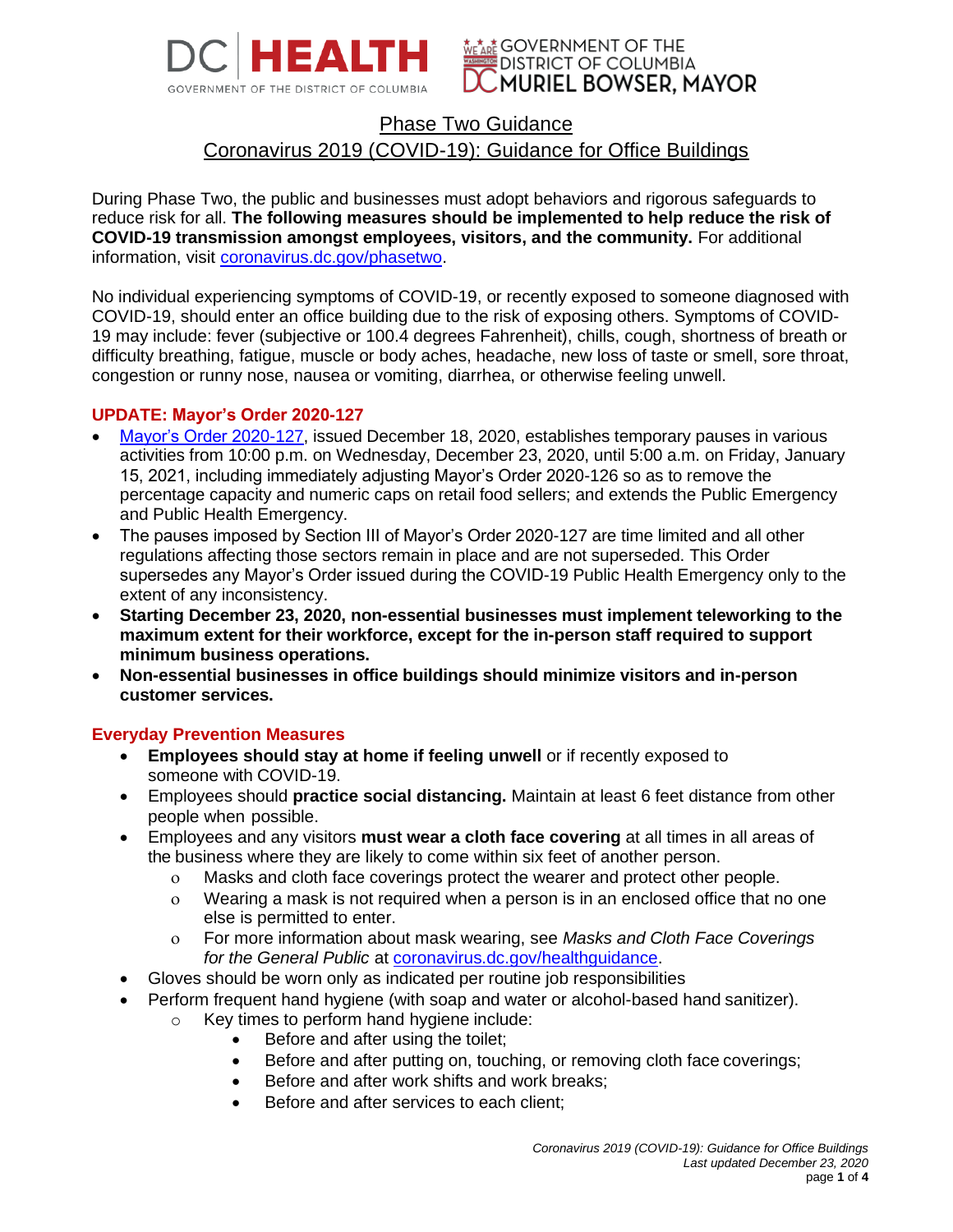



- After handling belongings of other people; and
- After blowing your nose, coughing, or sneezing.

## **Considerations for Employers**

- **Employers are responsible for providing a safe and healthy workplace.** Conduct a thorough assessment of the workplace to identify potential workplace hazards that could increase risks for COVID-19 transmission.
- The office building employer, owner, or manager should create a [COVID-19 workplace](https://www.cdc.gov/coronavirus/2019-ncov/community/guidance-business-response.html) [health and safety plan](https://www.cdc.gov/coronavirus/2019-ncov/community/guidance-business-response.html) for their office(s).
- Include all employees in the workplace in communication plans for example, management, staff, relief employees, janitorial staff, maintenance staff, and supervisory staff.
	- $\circ$  If contractors are employed in the workplace, develop plans to communicate with the contracting company regarding modifications to work processes and requirements for the contractors to prevent transmission of COVID-19.
- The [CDC Interim Guidance for Businesses and Employers](https://www.cdc.gov/coronavirus/2019-ncov/community/guidance-business-response.html) has detailed recommendations that all employers can use to protect their workers and clients.
- Provide supplies to allow for frequent hand hygiene (e.g. alcohol-based hand sanitizers with at least 60% alcohol) at each workstation and in other easily accessible locations.
- Provide employees adequate time to wash their hands and access to soap, clean water, and single-use paper towels.
- Provide staff with face masks or cloth face coverings and instructions on their safe use.
- Implement leave policies that are flexible and non-punitive, and that allow sick employees to stay home. Leave policies are recommended to account for the following:
	- o Employees who report COVID-19 symptoms,
	- o Employees who were tested for COVID-19 and test results are pending,
	- o Employees who tested positive for COVID-19,
	- o Employees who are a close contact of someone who tested positive for COVID-19
	- o Employees who need to stay home with their children if there are school or childcare closures, or to care for sick family members.
- Keep abreast of current law, which has amended both the DC Family and Medical Leave Act and the DC Sick and Safe Leave Law and created whole new categories of leave, like Declared Emergency Leave.
- Learn about and inform your employees about COVID-related leave provided through new federal law, the Families First Coronavirus Response Act (FFCRA) and all applicable District law relating to sick leave.
- Do not assume that workers who are over 65 have a disability for purposes of the Americans with Disabilities Act.
- Educate employees about COVID-19. Refer to [coronavirus.dc.gov](http://www.coronavirus.dc.gov/) for more information.
- Office buildings that provide services to the public (e.g., non-essential retail) and employees (e.g., gyms, food retail) should follow setting-specific guidance available at [coronavirus.dc.gov/phasetwo.](https://coronavirus.dc.gov/phasetwo)

## **Avoid Close Contact and Reduce Touchpoints**

- Modify or adjust seats, furniture, and workstations to maintain social distancing of 6 feet between employees.
- Identify work and common areas where employees could have close contact (within 6 feet) with others and implement interventions to facilitate social distancing in these locations.
	- $\circ$  Install floor decals and visual markers as needed to promote physical distancing in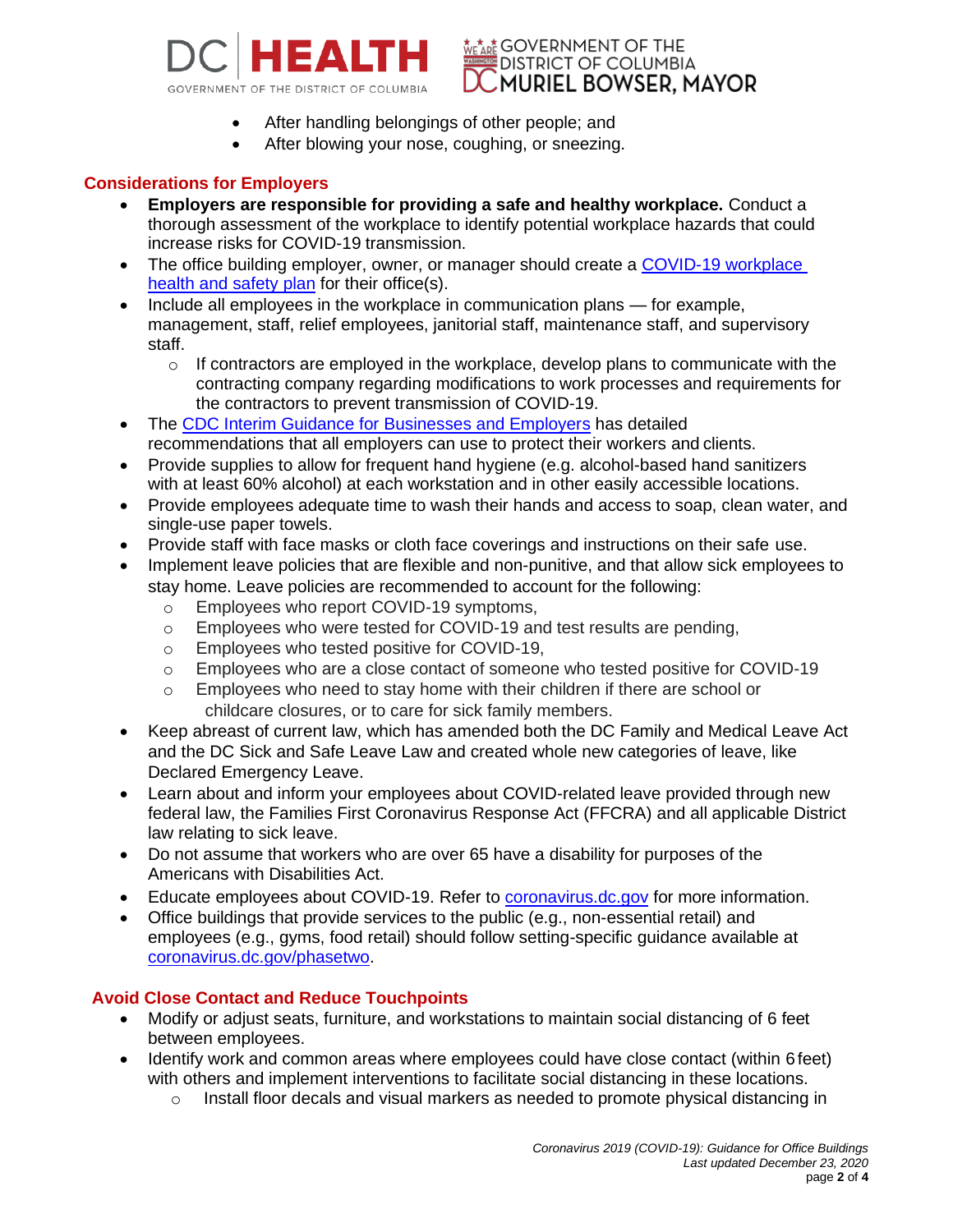

**WE ARE GOVERNMENT OF THE DISTRICT OF COLUMBIA** MURIEL BOWSER. MAYOR \

the building, including in work areas and other areas such as waiting rooms, lobbies, meeting rooms, break rooms, parking lots, entrance and exit areas, and locker rooms.

- o Replace high-touch communal items, such as coffee pots, water coolers, and bulk or buffet-style snacks and meals, with alternatives such as pre-packaged, single-serving items and automatic water bottle refilling stations, and allow employees to bring their own personal coffee pots or hot water heaters if it is safe to do so.
- Use visual cues to help prevent congregating in public areas. Remove chairs from waiting areas to ensure people do not sit close together or wait in groups.
- Consider implementing 'staff rotations' or 'staff shifts' for workers in commercial offices, grouping employees into A and B cohorts that use facilities at different times and don't overlap.
- Stagger break times as feasible to reduce the density of employees in common areas such as break rooms.

## **Screen and Monitor for Symptoms**

- Perform screening of (e.g., symptom questionnaires) of employees daily, prior to entering the business, over the phone or in person. Screen visitors who are attending meetings or will have close contact with the staff.
	- o For **Screening Tool Guidance**, visit [coronavirus.dc.gov/healthguidance](https://coronavirus.dc.gov/healthguidance)
- Employees and visitors who report symptoms or testing positive for COVID-19 must not enter the premises.
- Post signs in parking areas and entrances that ask guests and visitors to wear cloth face coverings, not enter the building if they are sick, and if possible, stay 6 feet away from employees.
- If an employee develops any symptoms of COVID-19 during the workday, there must be a plan in place for that individual to immediately isolate, notify their supervisor, and leave the building.
- Management must maintain a daily record of individuals who have been at the business for at least 30 days to facilitate contact tracing.

## **Building Considerations**

- Consider making the following improvements to improve building ventilation [\(cdc.gov/coronavirus/2019-ncov/community/guidance-business-response.html\)](https://www.cdc.gov/coronavirus/2019-ncov/community/guidance-business-response.html):
	- $\circ$  Increase circulation of outdoor air as much as possible, for example by opening windows and doors.
		- Do not open windows and doors if doing so poses a safety or health risk (e.g., risk of falling, triggering asthma symptoms).
	- $\circ$  Ensure ventilation systems operate properly and provide acceptable indoor air quality for the current occupancy level for each space.
	- $\circ$  Improve central air filtration to the highest compatible with the filter rack, and seal edges of the filter to limit bypass.
	- o Increase ventilation rates.
	- $\circ$  Check filters to ensure they are within service life and appropriately installed.
	- $\circ$  Keep systems running longer hours, 24/7 if possible, to enhance air exchanges in the building space.
- Consult with a specialist to see what works for your building if activities are indoors, increase circulation of outdoor air as much as possible by opening windows or exterior doors if possible.
- If the building was closed for an extended period of time, remember to check HVAC systems